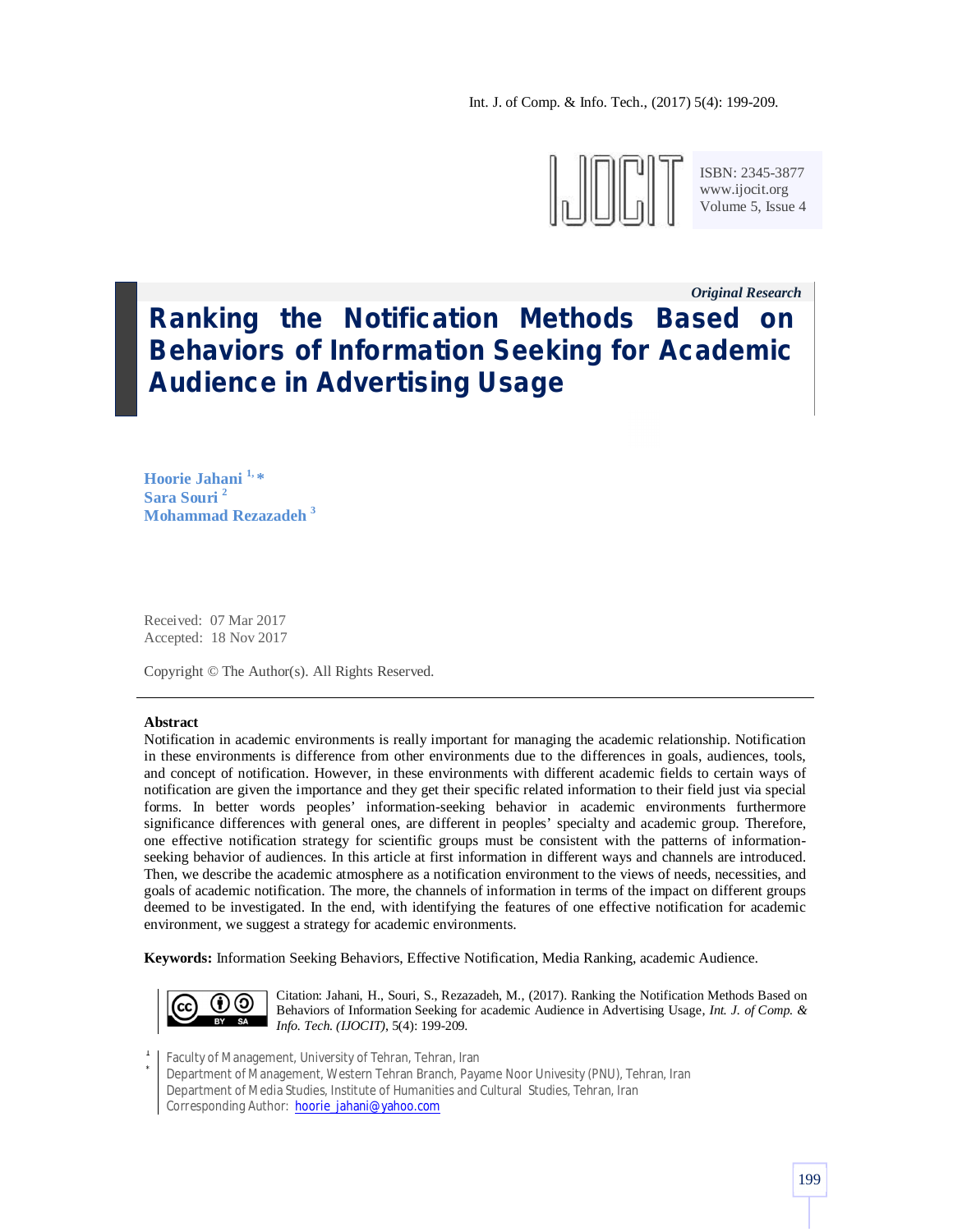## **1. Introduction**

Every activity including academic ones needs information [1]. This need for the sake of variety of reasons makes each one to go through information paths. So, he needs a pattern for getting information [2]. A pattern for getting information is a person's behavior to reach his specific result in one path or informational vessel including one or multi steps such as search, verify, concentration, categories, valuing, and extraction [3, 4].

When the amount of information has been enormously increased, a pattern of getting information must provide a path to lead to useful information packages. Buckland has categorized the information into four groups: information as cognition, information as process, information as data mining, and information as an object [5]. Based on the classification of information seeking on the content of academic and academic communication management are included in the category "Information as a process".

Information seeking basically is an individual skill, which today due to the enhancement of information propagation, the variety of possible forms of notification packages and the huge amount of issues in these channels, has been gotten a significant importance. ISB must provide a procedure for achieving the people's informational needs furthermore it must be able to solve the problems like, Inaccurate or false, worthless and irrelevant information. These problems in general and specific fields lead to some risks, dangers, and damages [6]. In addition these tools and notification paths which have made the ways of identifying the optimal strategies for informing difficult for special audiences, also in conceptual dimension every academic message which is being sent to the receiver via a channel, might be due to the background, make different meaning, conception, and understanding [7]. Thus we must have a particular attention to peoples' notification patterns in academic environments. For this reason, individuals' information-seeking in the academic environments is one of the special issues in strategies of EN [8].

The type of information needed in a scientific activity, different from any other public activities and to disseminate information channels effectively to meet the information need to be active in the academic environment [9]. When we want to imply a notification plan to academic environments, we should pay attention to the following features:

- 1. Notification's goals
- 2. Audiences
- 3. Notification's tools
- 4.The content [10].

These items require the need of extraction of different notification pattern compared to general environments.

When a notification model is supposed to be selected, we must examine the effect of notification system in point of view of achieving the considered goals and meet the needs of the audience. According to Quail media impact is divided to two categories, powerful, and limited. In powerful mode there is passivity against media system from the audience and in limited mode his activity [6]. The type of information that is to be published should be required in respect of each of these two types of effects to choose a different approach. Because using the steady notification way without paying attention to the kind of behavior that information seeker have, causes a reduction in its effectiveness. In this paper by examining the behavioral differences in information seeking within different academic groups, we try to compare ways and tools of notification for categorized audiences in academic environments [4].

Following the paper is: In the second part we describe the academic environment due to the notification. Then we discuss the classifying the channels according to the objects of this research. To evaluate different methods of informing the practical implementation of a notification plan outlines. At last by statistic analyzing the result of the implementation of a notification plan, we compare different notification methods in aspect of the impact on audiences.

# **2. Information Seeking Behavior of Academic Audience**

Academic environments are centered on different forms of academic activities, which are generally categorized into three groups [3, 7]: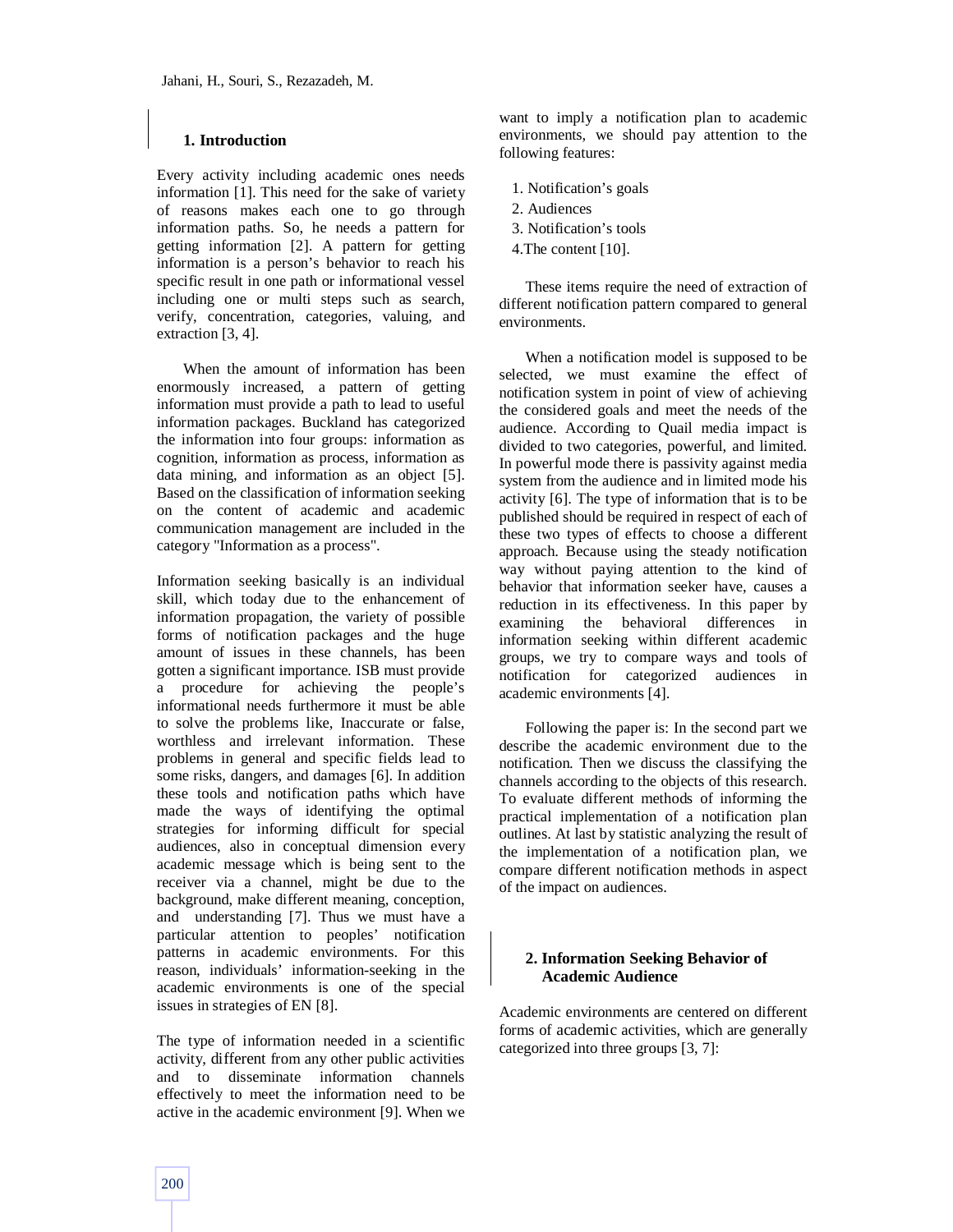o Didactic:

In this form of academic activities, knowledge packages are supplied to the audiences via educational channels and tools which are divided into temporary, durational, and continuous.

o Research:

In this form of academic activity knowledge people (tutors, students, researchers, expert) attempt to solve an issue through a defined atmosphere by academic tools and based on academic resources or just merely examine a description of an atmosphere or an issue.

o Productively/ Consulting:

Educational and research activities in one level can turn to more practical and offered to the public and industrial sectors that are non-scientific nature with a focus on the objectivity of the results and their products.

An academic activity that may one or a group of people be busy for a while on it, has three phases. These phases are: a. Definition b. Performance c. Propagation of achieved academic products. Achieving the desirable result needs managing, establishing interaction between the components and different roles, necessary notification [10]. Therefore there must be made a specific notification channel between the three components of an academic work (figure 1).



Figure 1. An academic activity environment circle

These channels must provide the exist goals for notification in academic environments, and with high level of effectiveness be leaded to reinforce academic products, commercialization of knowledge, and extend the application of knowledge.

Informing and notification of all academic spaces from related happened academic actions, developments and advances which occurred in a section of that, are really important. Scientific news to those who need it and this news has a direct impact on their academic work, is very important [11]. Inviting students, teachers and researchers to attend a special event or making an academic communication for participating in great research plans and even notification for identifying the experts in an academic issue and totally all the subjects related to academic connection management such as, introducing the scientific achievements, research paths management, designation of research goals, and etc. are the items which show the importance of notification for specific audiences in academic environments. Later we will explain more this importance. Then we describe the main goals in academic notification.

## **2.1. Notification Necessities in Academic Environments**

Academic environments like universities, research institutes, and different research teams continuously experience difference academic changes and developments. Beside this accelerated procedure an academic management (totally or sectional) is needed to provide an effective and total strategy for total information propagating related to one sections' developments or all of the academic area. This issue goes to necessity when we know that making a base for notification in academic environment compared to more general environments is more important. The most important reasons are:

# *1. The high rate of innovation in academic environment*

 In these areas constantly the new scientific products are produced or the current scientific products are used newly. In these areas due to the fact that the bases of ideation and subject creation are ready, the issue, the way, and the product have the highest dynamism.

#### *2. Continuous effectiveness network*

Now days the result of pure science and basic are turned to practical and being able to be experienced by practical and technical experts, sometimes visual results help to get better understanding of pure concepts. Therefore the results of an academic section naturally impact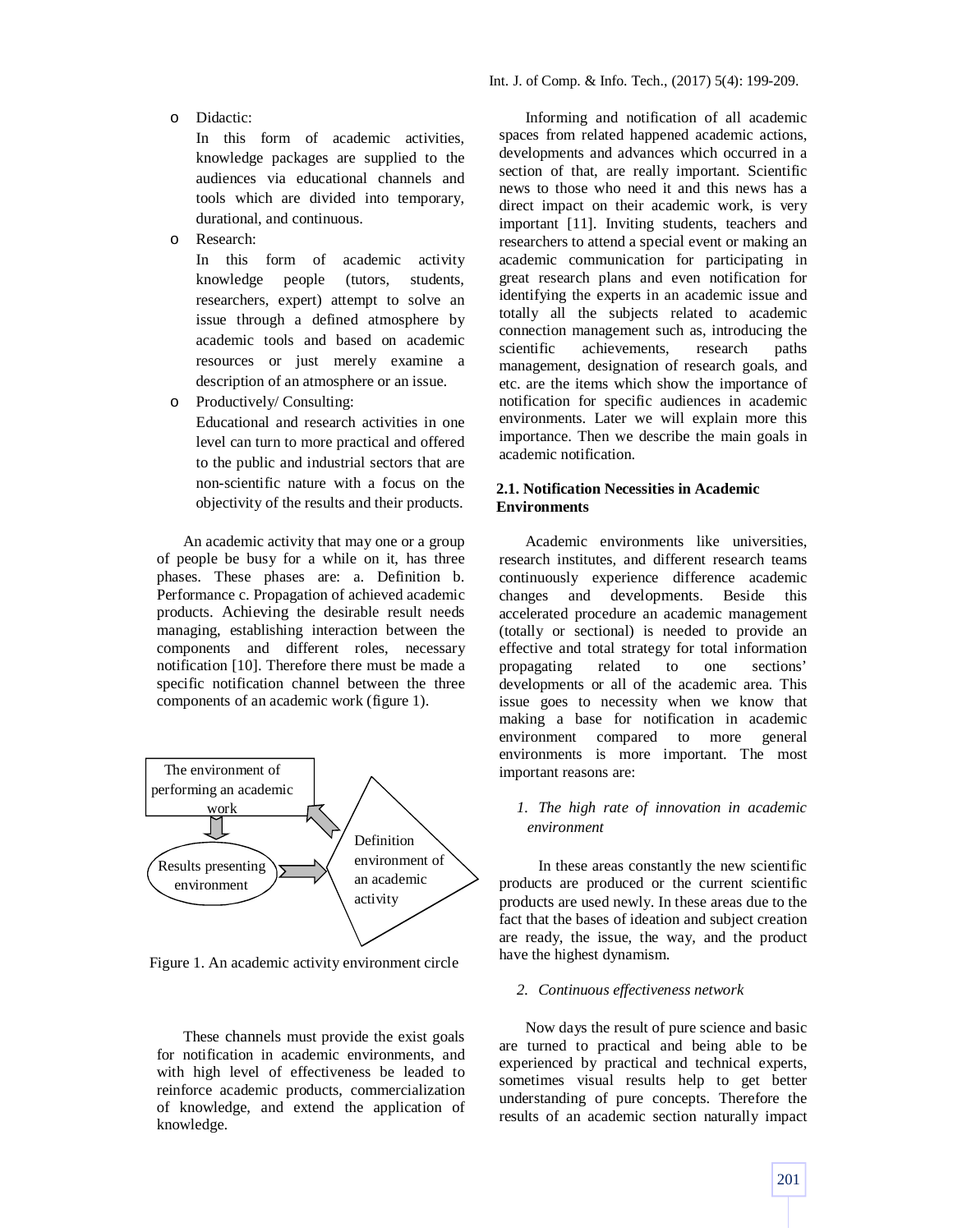other sections' activity or get affection from the others.

# *3. Technological and academic packages' variety*

 Technological packages are in forms such as, knowledge product, practical model or strategy, technical advices, educational courses and so on. These packages can be presented as the academic capital in business edition and be useful for industry, service, and general sections, or can enhance the quality of current editions. This topic provides the necessity of notification for current products' audiences.

*4. The variety of academic events*

Scientific exhibitions, workshops, seminars and conferences which are represents of academic achievements with different goals try to provide propagation and exchange ideas about academic products. They should inform their audiences and by their helpings achieve their goals.

# *5. The necessity of academically growth and providing a continuous academic flow*

Due to excessive specialization of scientific topics, basically academic growth has been more related to creation of a constant academic. Academic environments are leaded simply a waste of time and energy due to the scattered, without purpose, without effective and nonoperating results researches. In these researches because of non-existence of clear goal or lack of identifying the used environment or propagation of academic achievement, some problems happen like attrition of study, motivation reduction, unreal academic achievements, and things like that. In here notification like a joint in academic skeleton can help to facilitate the actions, enhance the delicacy, proper setting the goals in academic activities.

Therefore identifying effective informing methods for notification the target audiences of a new subject, new occurrence, or an important event in academic environments, which the rate of innovation and paths developments and its products are much bigger than any other environments and is including potential staff, has an inevitable necessity for managing these collections.

## **2.2. Notification's Goals in Academic Environments**

Notification's goals in today's academic environments have been changed. After the formation of scientific environment and create mechanisms for defining and implementing the activities of such subjects: The need to engage internal environment, accordantly demands of the external environment, facilitate the implementation of activities, and the effectiveness of these activities beside the enhancement of the academic products' quality. Total analysis of the circumstances leading to the redefinition of notification, which is merely, is propagation internal of academic developments and transformation to the external environments. Following we explain the two main goals of academic notification.

# *1. Academic relationship management (internal environmental)*

Academic trends management and making academic relationship between different scientific sections are the crucial issues. Therefore definitely the most important goal of notification in academic environments is providing a structure for managing the academic relationship and easing the academic trends which prevent parallel working, academic trends erosion, academic achievements' quality reduction, academic motivational reduction, lack of planning for balanced scientific activities, lack of transformation of the initial achievements to mechanisms for knowledge commercialization, and etc.

# *2. Introducing the capacities and academic experiences (external environmental)*

Introducing the academic capacities in order to identifying the successful experiences can boost the definition of the effective academic paths. One of the main achievements of scientific environments is having professionals on very detailed topics, accurate and diverse technical disciplines of science. These people are knowledge capital capacities, which are suppliers of society's demanding in practical and industrial plans, so they should be identified and totally and accurately. Therefore by notification and propagation of the things that we have and the academic environmental' abilities, have other environments relationships which need these abilities.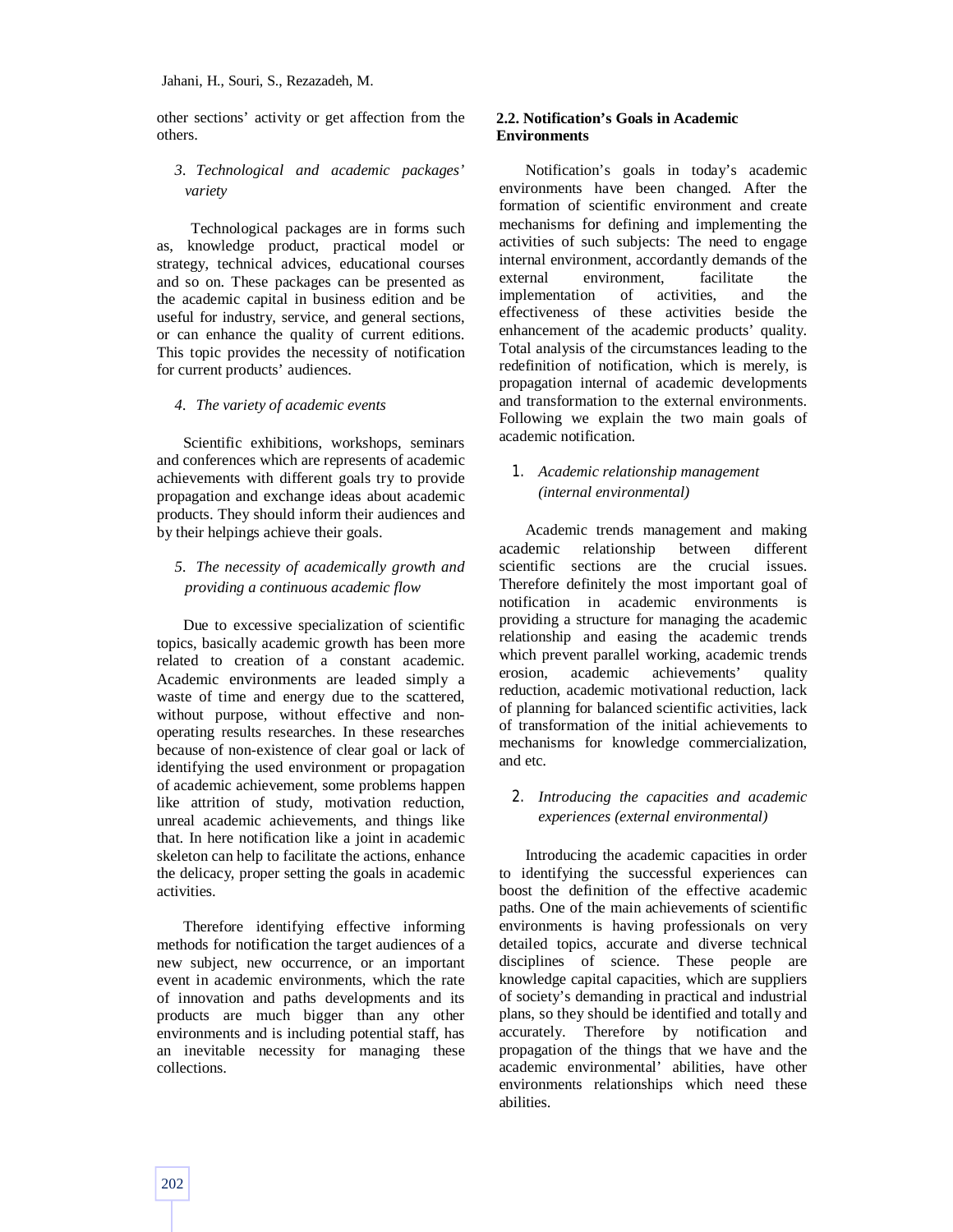## **2.3. Notification's Audiences in Academic Environments**

In academic activities people such as tutors, students, researchers, and experts (education/research) the centrality they are.

They are the ones who define educational/research work, manage them, perform them, and probably they try to make the achievements to practical subjects and they suggest to similar research areas and private companies [7].

Using the same methods in transforming one event in academic environments confront to some weaknesses and problems. Some parts of the problems are related to the differences in the various scientific sections. The people who are active in different fields and with different specialties, do not get their daily information related to them and their profession in a same way [9]. Also each group in an special way gives the importance to the information and take them in a serious subject. Then it is necessary for the ones who are related to managing the events, propagation of the information, and informing the audiences that follow a special way of notification for each group of them. If we wish to inform an important event, which has specific audience in academic environment, we should identify their behavioral differences in information seeking and their ways of getting the information. Otherwise, the low efficiency of information we will face and poor results of your target audience will receive [11,12].

For distinguishing the differences of academic groups firstly we categorized them in ten groups in table 1 after interviewing experts. Usually most of these categories are present in all academic centers, although it is possible that some academic centers don't have one or more sections.

In addition to scientific expertise that have been categorized within the ten sectors, the kind of the way of academic work and their products have been mentioned. For example, the working way of a person in mathematic science field is abstraction framework and the products are conceptual.

Table 1. Scientific collections, their methods and derivatives

| No. | <b>Science</b>       | <b>Working</b> | Kind of        |
|-----|----------------------|----------------|----------------|
|     | field                | way            | product        |
| 1   | Mathematics          | Abstract       | Presenting the |
|     | science              |                | conceptual     |
|     |                      |                | way            |
| 2   | Environments         | Experience     | Presenting the |
|     | science              |                | product        |
| 3   | Engineering          | Abstract-      | Presenting the |
|     | science              | Experience     | product        |
| 4   | Accountings          | Abstract-      | Presenting the |
|     | science              | Postural       | way            |
| 5   | Management           | Abstract-      | Presenting the |
|     | science              | Experience-    | way            |
|     |                      | Postural       |                |
| 6   | Cognitive            | Abstract-      | Presenting the |
|     | Science              | Experience     | way and        |
|     |                      |                | product        |
| 7   | Human                | Abstract-      | Presenting the |
|     | science              | Experience     | way            |
| 8   | Artistic             | Abstract       | Presenting the |
|     | science              |                | product        |
| 9   | Medical              | Experience     | Presenting the |
|     | science              |                | way and        |
|     |                      |                | product        |
| 10  | <b>Basic science</b> | Abstract-      | Presenting the |
|     |                      | Experience     | way and        |
|     |                      |                | product        |

However, one in medical field work completely empirically, and the type of his activities' outputs is presenting objective methods and real products. Or for instance it is possible for a person in human science that the audio information be more attractive and writing tools be more effective for art field. In general, however, this would certainly include exceptions. Thus, depending on the nature of the scientific field of science itself, can be placed in one of these categories, which their information seeking behavior in getting knowledge about their profession naturally will be different from the others.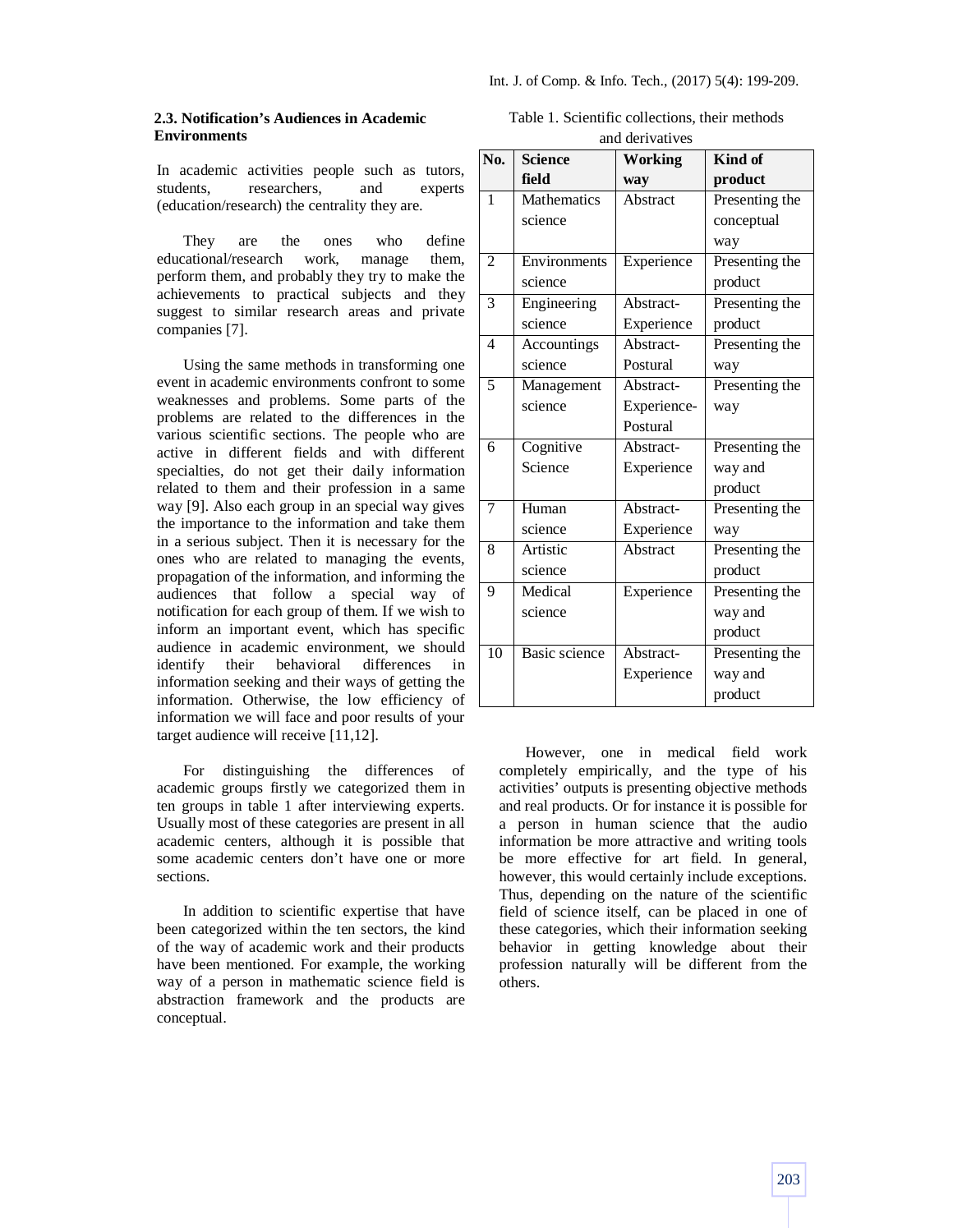## **3. Categorizing the Notification's Kinds**

University environments are isolated atmospheres which the behavioral rules in it are much different compared to other social environments. But in such environments are still significant differences between the treatment different groups in dissimilar areas of expertise. One of the important behaviors in these environments is the way of information seeking according to different people. A person's information seeking can be depended on multiple factors such as, cultural factors, ethnical factors, and etc. However, a specialized field effect can't be neglected in their information-seeking behavior. A person in biology compared to a person in engineering field certainly has differences due to the amount of attention to notification tools. We will review the different methods that currently exist in notification and categorize them according to their focused feature.

## **3.1. Notification's Different Methods**

Notification tolls can be examined through the seven groups according to table 2. Then meanwhile introducing each group, we present a brief description of each one. The seven categories of information tools with multiple capabilities primarily focus on one aspect of the special privileges and the obvious (table 2).

#### *1. Direct*

It is a direct way of communication which uses the behavioral skills (linguistic, referential, implemental, movement), for transforming specific knowledge.

#### *2. General*

By focusing on one way separation, is used for transforming the information. General channels including voice, picture, and general environments are the elements of this kind of notification.

## *3. Written*

In these media by focusing on messaging in forms like a report or an article in a magazine, the text of the announcement, a message in a written advertisement, and a headline on a poster, try to propagate a subject and notification around it.

#### *4. Pictorial-Demonstrational*

This type of media using a visual dimension to the concept of an event, an issue in the field of awareness and transmission provides such as images, three-dimensional models, photo clip, short video clips.

#### *5. Constructional*

As a reference, based on the type of media to communicate with members of the audience, constructional provides the ongoing needs of their members about the awareness of related issues. Groups, NGO's, and people's networks are known as a constructional media.

Table 2 notification tools' different groups

| <b>Media</b> | <b>Channel</b>        | <b>Focus</b>      |
|--------------|-----------------------|-------------------|
| type         |                       |                   |
| Direct       | Lecturing, interview, | <b>Behavioral</b> |
|              | oral presentation     |                   |
| General      | Radio, TV,            | Span              |
|              | environmental         |                   |
|              | advertisement         |                   |
| Written      | Magazine,             | Messaging         |
|              | Announcements and     |                   |
|              | Classifieds, poster,  |                   |
|              |                       |                   |
| Pictorial-   | Picture, 3D plan,     | Conceptua         |
| Demonstr     | clipart, Voice        | lization          |
| ational      | message               |                   |
| Constructi   | NGO, Official         | Recruitme         |
| onal         | groups, Authorized    | nt                |
|              | centers, invitation   |                   |
|              | letters               |                   |
| Virtual      | Email, Personal       | Dealing           |
|              | Page, Social          |                   |
|              | Networks, Smart       |                   |
|              | Solutions             |                   |
| Mobiles      | Text messages,        | Availabilit       |
|              | Mobile Social         | y                 |
|              | <b>Networks</b>       |                   |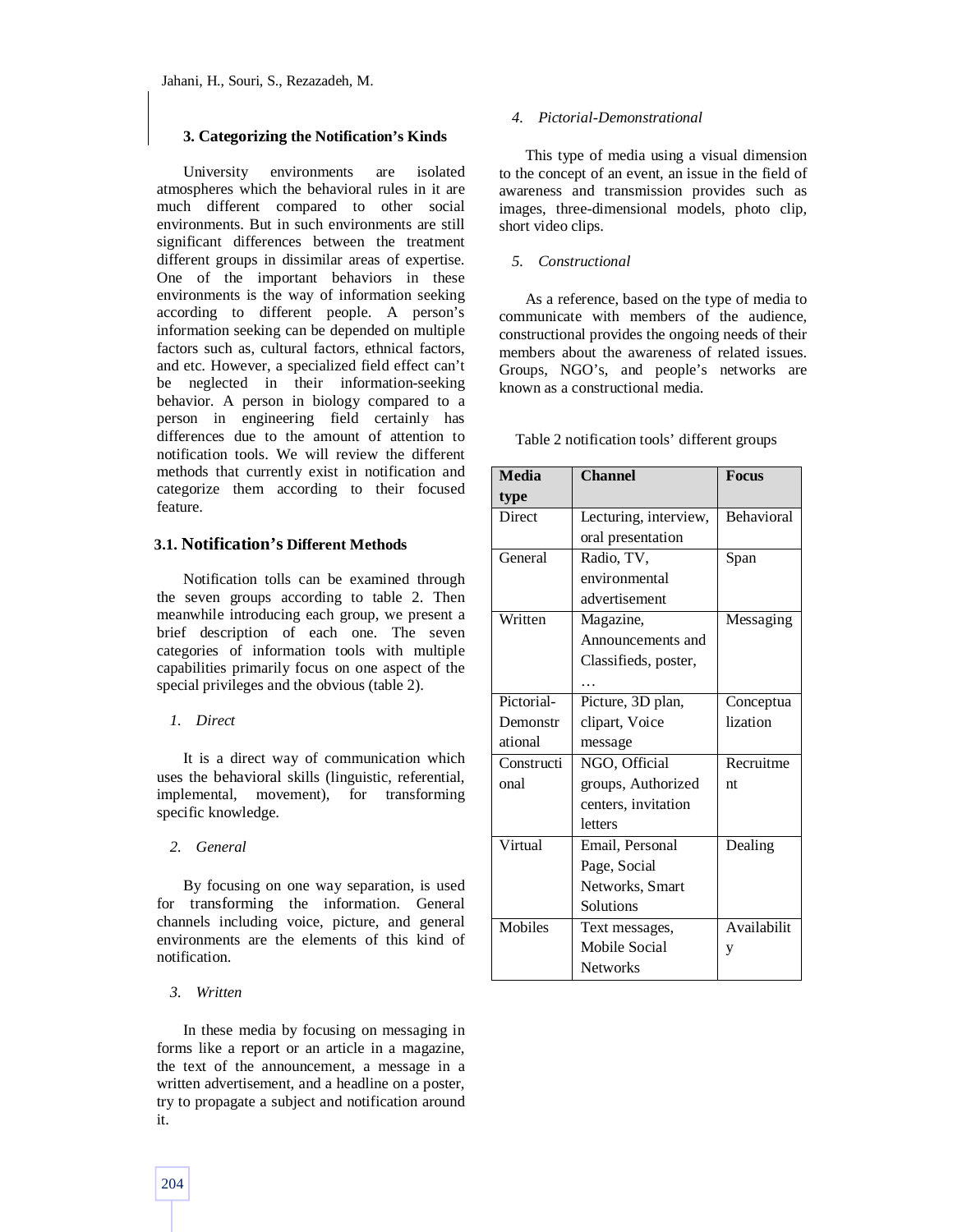## *6. Virtual*

Virtual mechanism that focuses on creating a double bed and a variety of interactive knowledge transfer deals. This platform provides a large variety of tools and smart.

#### *7. Mobiles*

Mobiles are the most available notification devises which provide a close relationship with people.

# **4. Evaluation of the Effectiveness of Different Notification Ways**

To assess the effect of each type of media which are presented in table 2, we objectively have evaluated them in a given project. The design was conducted information to invite people to participate in a scientific poll, which the features of this plan are:

- a) The audiences were students
- b) The duration of implementing the plan was 14 days
- c) The location of implementing the plan was University of Tarbiat Modares
- d) The different notification channels, with enough time to propagation of information related to the defined poll, have been performed.
- e) Participating to the plan was optional.

The following are the details of the implementation are discussed.

## **4.1 Notification Plan's Steps**

For notification and invitation of around 700 students for participating in this academic poll, the following steps have been done:

- 1- Call to register at the site of the first and second call
- 2- Sending an invitation to all university emails
- 3- Send e-mail to 758 by the administrator when necessary and to respond and fix the problem
- 4- Sending text messages to 4500 mobile phone number for 5 times
- 5- Send an invitation by the scientific community
- 6- Environmental notification, including the installation of banners and placards and posters in most public spaces
- 7- Handing over daily broadcast announcements in public places frequented by people
- 8- Verbal invitation to students and tutors

With direct reference to the class, the students were asked to participate in this program. This work was performed in accordance with the following table:

Table 3 Direct reference

| Date    | Direct reference                   |
|---------|------------------------------------|
|         | 7 April   Engineering-Sciences     |
| 8 April | Human science-Arts-Medical science |

The following sections describe the various models of information is done and the cost of its implementation is also provided.

Table 4 performed notification model's sections

| Cash    |                  |                | <b>Notification</b> |
|---------|------------------|----------------|---------------------|
| (Rails) | <b>Implement</b> | <b>Channel</b> | tools               |
|         | Introduced       | face to        | Direct              |
| 300.000 | in the           | face           |                     |
| R       | classroom        |                |                     |
|         | Schools          |                |                     |
|         | Call banner      | Outdoor        | General             |
| 300.000 | installation,    | advertising    |                     |
| R       | ads on           |                |                     |
|         | bulletin         |                |                     |
|         | boards           |                |                     |
|         | Schools          |                |                     |
|         | Print posters    | Announce       | Written             |
| 900.000 | and notices      | ments,         |                     |
| R       | of paper in      | posters        |                     |
|         | two cut          |                |                     |
|         | Installing an    | Picture        | Pictorial-          |
| 100.000 | image of call    |                | Demonstra           |
| R       |                  |                | tional              |
|         | Send             | Scientific     | Constructi          |
| 400.000 | invitations to   | societies      | onal                |
| R       | members          |                |                     |
|         | twice            |                |                     |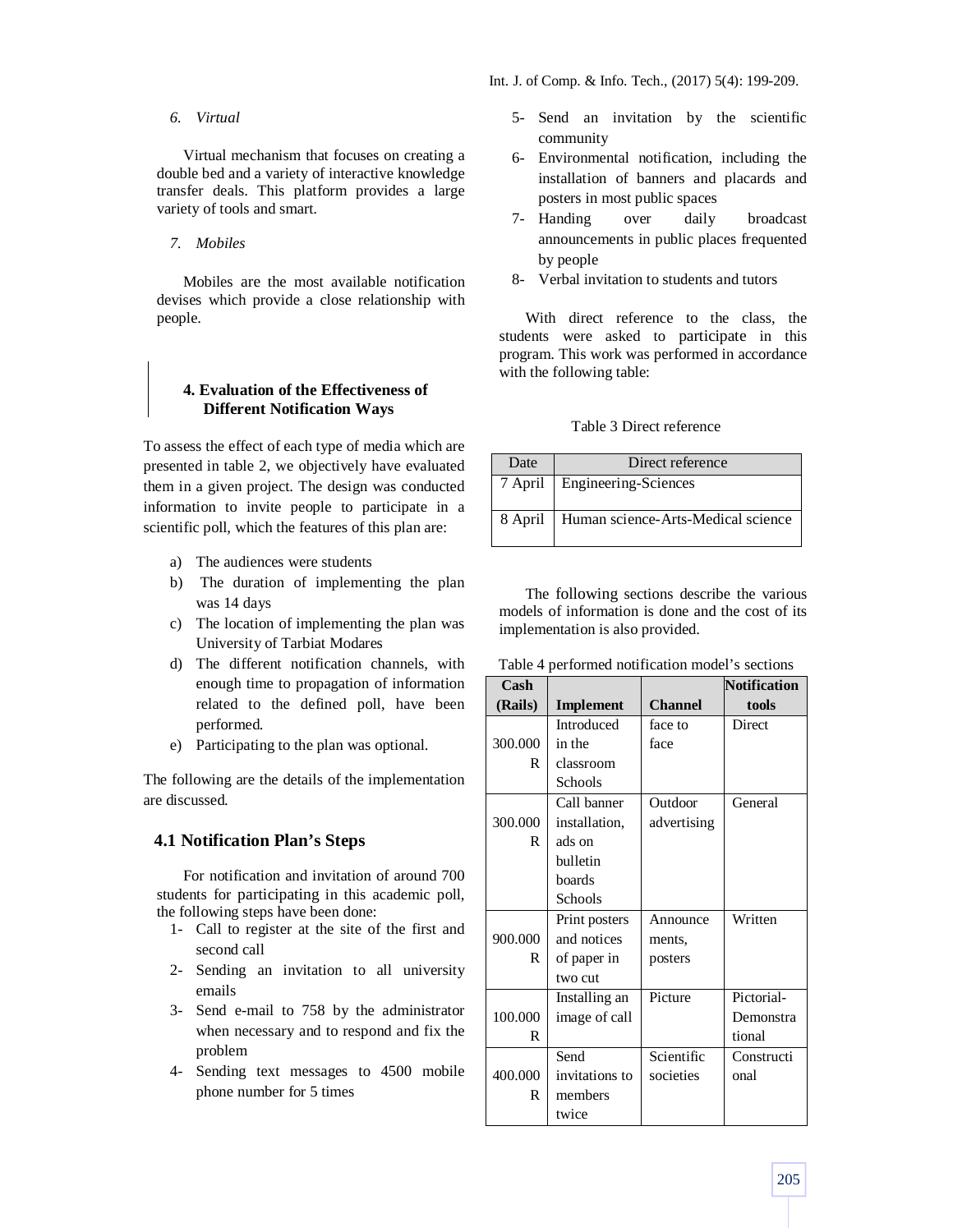Jahani, H., Souri, S., Rezazadeh, M.

|         | Tow times          | E-mail,     | Virtual |
|---------|--------------------|-------------|---------|
| 200.000 | by computer        | Site        |         |
| R       | and                | notificatio |         |
|         | <b>Informatics</b> | n           |         |
|         | center to          |             |         |
|         | number of          |             |         |
|         | 6000               |             |         |
|         | Five times in      | Message     | Mobiles |
| 500.000 | the history        |             |         |
| R       | of 27/1, 2/2,      |             |         |
|         | 4/2, 7/2, 8/2      |             |         |
|         | each time          |             |         |
|         | the SMS            |             |         |
|         | number             |             |         |
|         | 4500               |             |         |

It is clear that the possibility of evaluation of media's effect via general channels such as radio, TV, extensive coverage notification, in this article is not objectively issued. Because general media which focus on spreads, for specific environments like scientific centers has little degree of importance and impact. For example, a document or report in a prestigious journal Science due to having a constructional relationship with its limited audiences has much more effect than the same news in a public media with general audiences.

In implementing of the plan sufficient contents have been provided to people based on sufficient description and clear and accurate news be able to be more and better familiar with the plan and participate in it. Table 5 shows in details the schedule of implementing notification methods during fortnight.

#### **4-2 Collection and Analysis of Statistical Data**

People's call informing Plans to participate in a scientific poll was conducted during two weeks, and the statistics of the amount of seeing the plan's contents, registration for participation, and partnership in it has been recorded in table 6. The web site has been seen by 27000 viewers during two weeks. In addition, a total of 1,025 people have applied for membership in the plan which in the end 753 persons did manage to participate in scientific survey.

Table 5 schedule of implementing the notification different methods

| $\mathbf{D}$    | Website | Email | Email | Mobile Messages | Association | Environment | Notification | Interface |
|-----------------|---------|-------|-------|-----------------|-------------|-------------|--------------|-----------|
| $\overline{1}$  |         |       |       |                 |             |             |              |           |
|                 |         |       |       |                 |             |             |              |           |
| $\frac{2}{3}$   |         |       |       |                 |             |             |              |           |
|                 |         |       |       |                 |             |             |              |           |
| $\frac{4}{3}$   |         |       | 522   |                 |             |             |              |           |
|                 |         |       |       |                 |             |             |              |           |
| $\overline{5}$  |         |       | 38    | п               |             |             |              |           |
| $\overline{6}$  |         |       | 12    |                 |             | ∎           |              |           |
| $\overline{7}$  |         |       |       |                 |             |             |              |           |
| $\frac{8}{9}$   |         |       | 52    |                 | ∎           |             |              |           |
|                 |         |       |       |                 |             |             |              |           |
| 10              |         |       | 70    | E               |             |             |              |           |
|                 |         |       | 64    |                 |             |             |              |           |
| $\frac{11}{12}$ |         |       |       |                 |             |             |              |           |
| 13              |         |       |       |                 |             |             |              |           |

| Table 6 observation, membership, |
|----------------------------------|
| and partnership statistics       |

| <b>Date</b>    | <b>Visit</b> | <b>Membership</b> | Participate     |
|----------------|--------------|-------------------|-----------------|
| $\mathbf{1}$   | 175          | 73                | 23              |
| $\overline{c}$ | 600          | 132               | 25              |
| 3              | 1050         | 158               | 29              |
| $\overline{4}$ | 1500         | 190               | $\overline{41}$ |
| 3              | 1856         | 198               | 46              |
| 4              | 3989         | 242               | 117             |
| 5              | 8900         | 369               | 198             |
| 6              | 11860        | 428               | 253             |
| 7              | 16400        | 587               | 346             |
| 8              | 18100        | 661               | 435             |
| 9              | 21139        | 766               | 569             |
| 10             | 26615        | 1002              | 569             |
| 11             | 26700        | 1002              | 611             |
| 12             | 26720        | 1017              | 665             |
| 13             | 27000        | 1025              | 753             |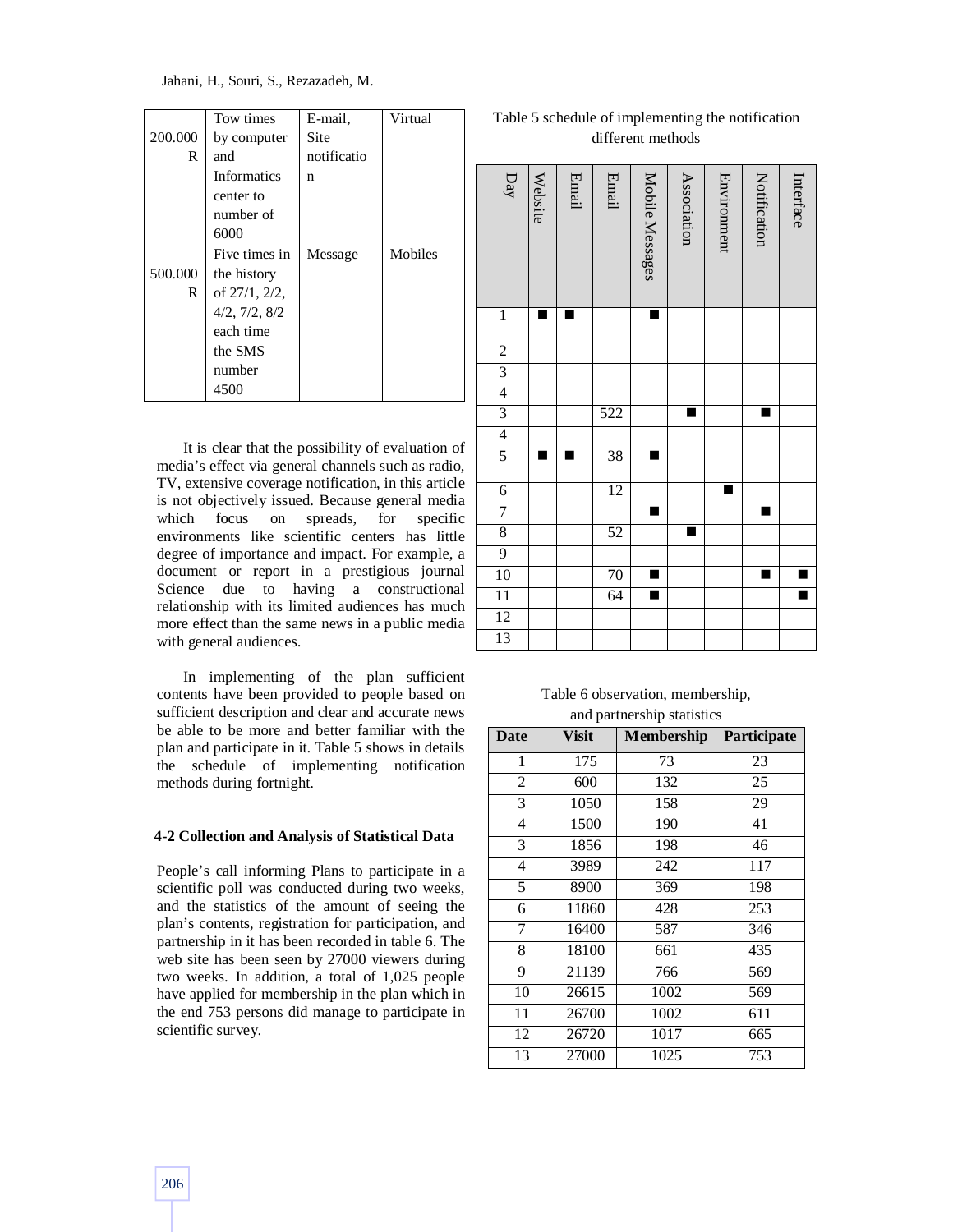This plan has been performed in an academic environment and its results have been examined by using statistical methods like statistical mean and variance analyze. For evaluating the effect of each notification method on categorized academic groups in table 1, we simultaneously analyzed notification's plans' procedure and people's participation's changes. According to the statistics of audiences the percentage of contribution academic groups are presented in table 7.

| Table 7 the statistics of contribution percentage of |
|------------------------------------------------------|
| different groups                                     |

| Z               | <b>Aspect</b><br>of Sci. |      |     | $\frac{\text{Percent}}{\text{Of}}$ |                   |
|-----------------|--------------------------|------|-----|------------------------------------|-------------------|
| 1               | Mathematics              | 261  | 21  | 03/8                               | 08/0              |
|                 | science                  |      |     | $\%$                               | $\frac{0}{0}$     |
| $\overline{2}$  | Environments             | 1211 | 166 | 17/5                               | 13/7              |
|                 | science                  |      |     | $\%$                               | $\%$              |
|                 | Agriculture,             |      |     |                                    |                   |
|                 | Natural                  |      |     |                                    |                   |
|                 | resources                |      |     |                                    |                   |
| $\overline{3}$  | Engineering              | 1951 | 297 | 28/2                               | 15/2              |
|                 | science,                 |      |     | $\%$                               | $\%$              |
|                 | Chemical,                |      |     |                                    |                   |
|                 | Electrical &             |      |     |                                    |                   |
|                 | Computer,                |      |     |                                    |                   |
|                 | Civil &                  |      |     |                                    |                   |
|                 | Environmental            |      |     |                                    |                   |
| $\overline{4}$  | Accountings              |      |     |                                    |                   |
|                 | science                  |      |     |                                    |                   |
| 5               | Management               | 643  | 55  | 9/2                                | 08/7              |
|                 | science                  |      |     | $\frac{0}{0}$                      | $\%$              |
| 6               | Cognitive                |      |     |                                    |                   |
|                 | Science                  |      |     |                                    |                   |
| $\overline{7}$  | Human                    | 1296 | 85  | 18/8                               | 06/6              |
|                 | science                  |      |     | $\%$                               | $\%$              |
| 8               | Artistic                 | 449  | 26  | 6/5                                | 05/8              |
|                 | science                  |      |     | $\%$                               | $\%$              |
| 9               | Medical                  | 758  | 57  | 11/0                               | $\overline{07/5}$ |
|                 | science                  |      |     | $\%$                               | $\%$              |
| $\overline{10}$ | <b>Basic science</b>     | 341  | 103 | 05/0                               | 30/2              |
|                 |                          |      |     | $\%$                               |                   |
|                 | Sum                      | 6901 | 753 | 100                                | 10/9              |
|                 |                          |      |     | $\frac{0}{0}$                      | $\%$              |

In this plan totally 10.9 percent from statistical society have been participated. The contribution of the people's participation from each faculty, are provided in pie Figure 2.

Participation



# Figure 2. The percentage of the participation of each group

Participation of distribution in equal complexes based on the same location of the components is compared in Figure 3. In figure 4 different complexes participation are compared together.



Figure 3. Place Classification and number of participants in the same place



Figure 4. Comparison of participation in various complex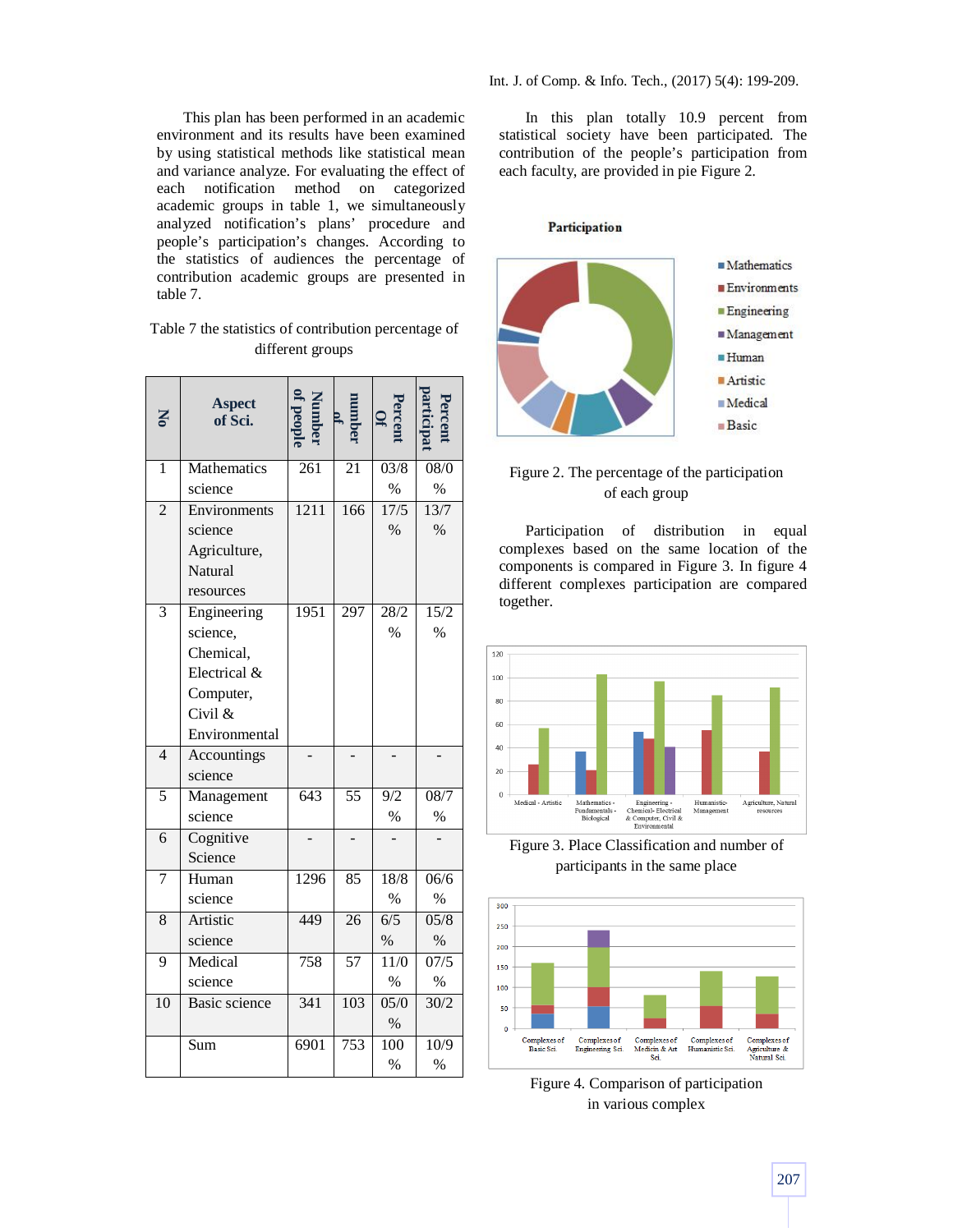Also the faculties are ranked based on the amount of participation in figure 5.



Figure 5. Ranking of schools according to the contribution

Here, according to the proportion of the population that has been set, participation of 13 schools have been compared and ranked. We have ranked the existence groups according to their participation percentage to the whole society. Since the model is used to disseminate information for all channels, they can be ranked in terms of desired information-seeking patterns. This comparison according t the amount of the participation indicates that students and teachers of basic sciences, environmental sciences and engineering sciences, pay attention more than other categories to their informational needs.



Figure 6. Ranking of science-based information seeking patterns of people

Thus we used the participation rate over the period to rate the effectiveness of information. As Figure 6 shows, participation from the day 6 to 11, were regularly ascending. With statistical variance analyze approach based on the amount of participation changes in designed plan, we can confirm the growth of participation was 53 percentage. So, the major contributions have been made at this time. Therefore, performed notification plan could not achieve the growth more than 21 percent during last three days. The growth rate of participation in the course of appeal confirms the notification model.





Figure 8. The audience's attention

Compare the utility of different approaches to information and its impact in terms of information-seeking pattern leads us to this result that virtual notification ways have the largest effect on people in academic environments. In other words, information-seeking patterns in scientific environments with interactive methods are more consistent. The ranks of the influence of media on the information seeking behavior of individuals in environments are presented in Table 8.

|  |  | Table 8. Ranking of media types |  |
|--|--|---------------------------------|--|
|--|--|---------------------------------|--|

| Rank | <b>Type of Media</b> | <b>Channel</b>  |
|------|----------------------|-----------------|
|      |                      | Website         |
| 1    | Virtual              | Email           |
|      |                      | Director Email  |
| 2    | Constructional       | Association     |
| 3    | Direct               | face to face    |
| 4    | Written              | Notification    |
| 5    | General              | Environment     |
| 6    | <i>Mobiles</i>       | Mobile Messages |
| 7    | Pictorial-           | Poster          |
|      | Demonstrational      |                 |

What could confirm the significance of one notification model in academic environments is optimal use of the tools that you can easily and on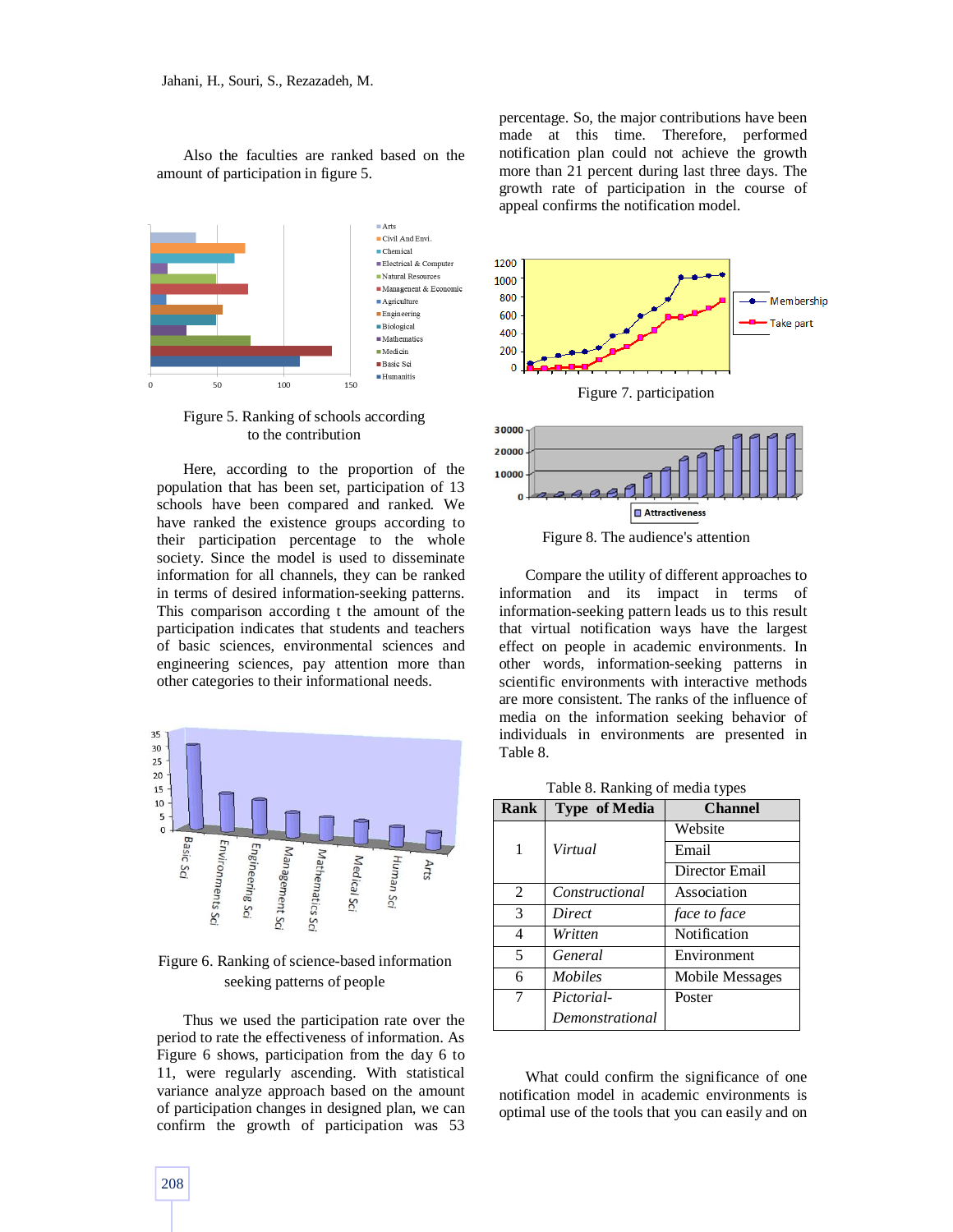a voluntary basis of information published on the information-seeking. In other words, there is a consistency between the individual and the propagation channel. Table 8 is ranking the channels of exam is based on the extent to which a set of people have access to the information. We have used the degree of A to H instead pf numbers 1 to 8.

# Table 9. Ranking channel information for each set of sciences

|            | Basic science  | Medical science | Art science    | Human science  | Cognitive Science  | Management     | Engineering science | Environments       | Mathematics               |
|------------|----------------|-----------------|----------------|----------------|--------------------|----------------|---------------------|--------------------|---------------------------|
| Website    | A              | A               | A              | A              | A                  | A              | A                   | A                  | A                         |
| Email      | B              | B               | B              | B              | B                  | B              | B                   | B                  | B                         |
| Associati  | E              | $\overline{C}$  | $\mathbf{F}$   | E              | E                  | $\overline{C}$ | G                   | G                  | E                         |
| on         |                |                 |                |                |                    |                |                     |                    |                           |
| Mobile     | H              | E               | D              | H              | $\overline{\rm C}$ | G              | E                   | D                  | G                         |
| Messages   |                |                 |                |                |                    |                |                     |                    |                           |
| Environm   | Ċ              | H               | $\overline{C}$ | $\overline{C}$ | D                  | H              | $\overline{C}$      | Η                  | C                         |
| ent        |                |                 |                |                |                    |                |                     |                    |                           |
| Notificati | D              | D               | E              | F              | H                  | E              | D                   | $\overline{\rm C}$ | D                         |
| on         |                |                 |                |                |                    |                |                     |                    |                           |
| face to    | G              | G               | H              | G              | G                  | $\mathbf{F}$   | H                   | E                  | H                         |
| face       |                |                 |                |                |                    |                |                     |                    |                           |
| Poster     | $\overline{F}$ | ${\bf F}$       | G              | D              | F                  | D              | F                   | ${\bf F}$          | $\boldsymbol{\mathrm{F}}$ |

#### **5. Conclusions and Future Research**

In this paper we showed that the subject of notification in academic environments has a high level of importance. Then we defined these environments in terms of implementing the notification ways and differentiation in the scientific aspects of information-communication was discussed. To identify the effectiveness of this approach by informing the index on which they have been classified. Likewise, the research teams in 10 categories based on the behavior of its members, we classified. In this study, we tried to by implementing a real plan in an academic environment, to evaluate the amount of effectiveness of notification different channels on defined groups. The main objective is to identify the notification tools, that they are more consistent with each set of information-seeking patterns in each specific group. The results show

that most of groups prefer the virtual channels to the other tools. After that they are interested in getting informational needs via constructed notifications. This subject leads us to this result that definition total notification plans which use all the channels for propagation of peoples' informational needs in academic environments, can have huge successes.

## **References**

- [1] Vickery, B. C., and Vickery, A., 2004. Information Science in Theory and Practice. 3rd ed. München: xiii, 400 S., ISBN 3-598-11658-6.
- [2] Yamin-Firoz, M., and Davarpanah, M. R., 2005. Information needs, information seeking behavior pattern, *Journal book*. 63: 123-132. [In Persian]
- [3] Chavarria, E. A., Chaney, B. H., Stellefson, M. L., Chaney, J. D., Chavarria, N. E., & Dodd, V. J. (2017). Predictors of Online Health Information-seeking Behaviors among College Latino Men. *Health Behavior and Policy Review*, 4(4), 367-379.
- [4] Mai, J. E. (2016). Looking for information: A survey of research on information seeking, needs, and behavior. *Emerald Group Publishing*.
- [5] Buckland, M. K., 1990. Information as Thing, *Journal of American Society for Information Science*, 45 (5): 351-360.
- [6] Dunne, P. E, Bench-Capon, T., 2004. Identifying Audience Preferences in Legal and Social Domains, *Lecture Notes in Computer Science*, 3180: 518-527.
- [7] Noshinfard, F., 2005. Survey of Factors of Information seeking behavior in Faculty Members. *Journal book*, 16(3): 39-52. [In Persian]
- [8] Nokarizi, M., Davarpanah, M. R., 2004. Analysis of patterns of information-seeking behavior, *Journal of Library and Information*, 34(2): 1-9.
- [9] Hayden, K, A., 2003. Information Seeking Models, *University of Calgray, EDCI* 701: 10-17.
- [10] Rohani-Rankohi, S.M-T., 2011. Methods of scientific and technical presentations, Jelveh publication. [In Persian]
- [11] Choo, chun wei, Detlor Brian 'Turnbull, Don, 2000. Web work information seeking and knowledge work on the World Wide Web, London: kluwer Academic Press.
- [12] Kalbach, J., 2000. Desiging for Information foragers: a behavioral model for information seeking on the world wide web, *Interworking* 3(3): 100-114.